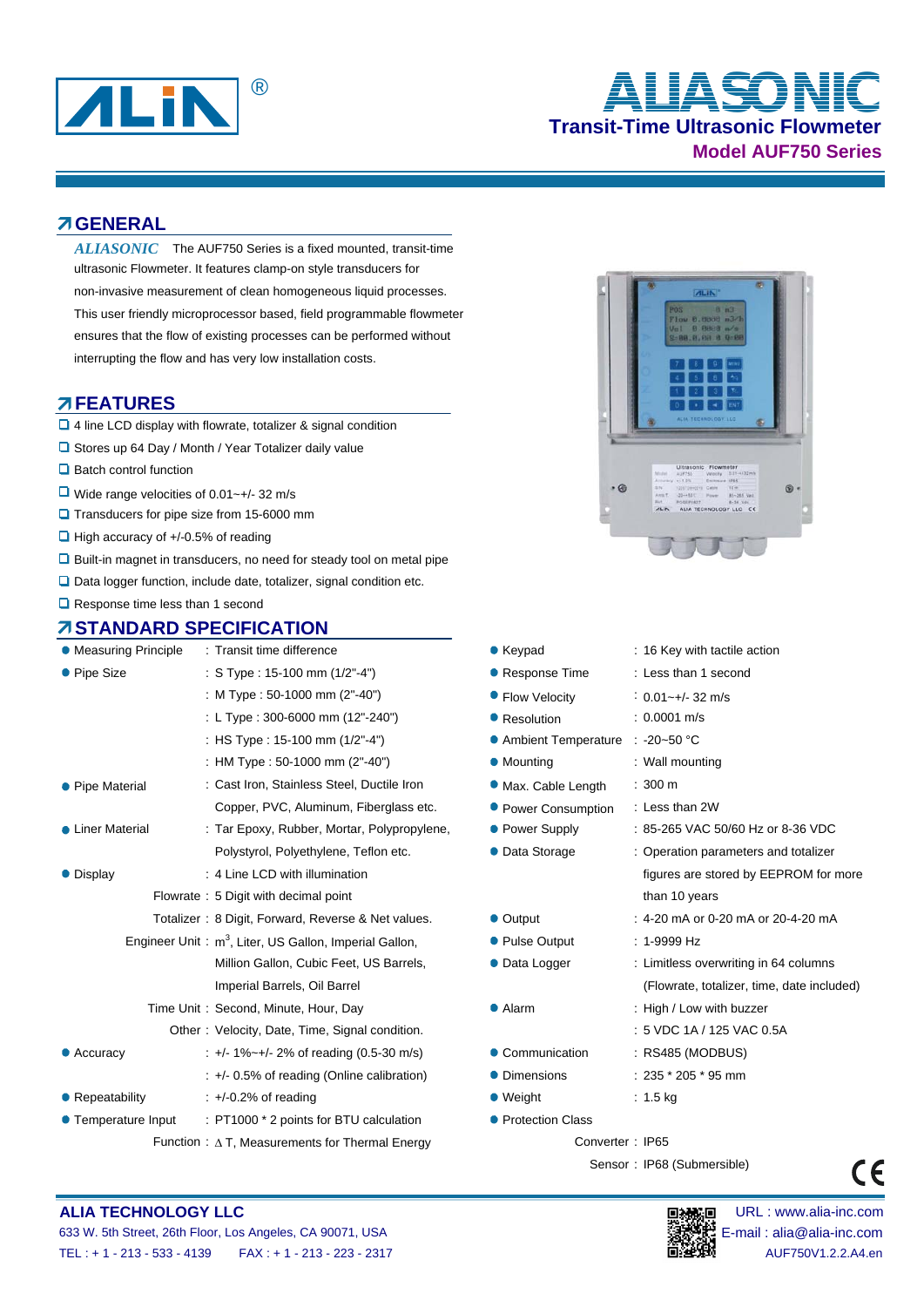#### **SENSOR SPECIFICATION**

- **Fluid Temperature : -40~110 °C**
- S Type

Pipe Size : 15-100 mm (1/2"-4")

Dimensions : 45 \* 25 \* 28 mm



#### • M Type

Pipe Size : 50-1000 mm (2"-40") Dimensions : 64 \* 39 \* 44 mm



**C** L Type

Pipe Size : 300-6000 mm (12"-240") Dimensions : 98 \* 54 \* 53 mm



- **Fluid Temperature : -40~160 °C**
- **•** HS Type

Pipe Size : 15-100 mm (1/2"-4") Dimensions : 45 \* 25 \* 28 mm



 $\bullet$  HM Type

Pipe Size : 50-1000 mm (2"-40") Dimensions : 64 \* 39 \* 44 mm











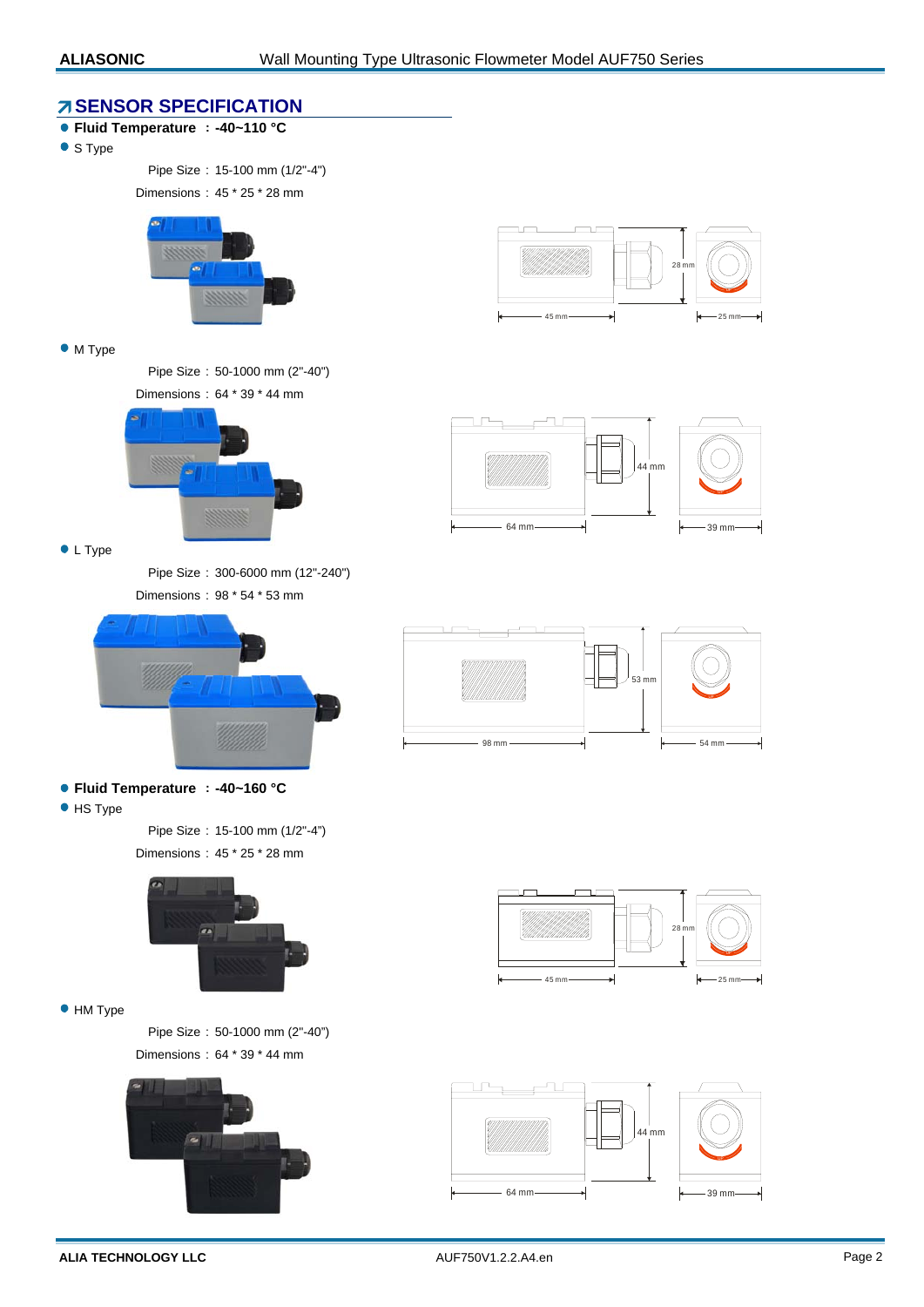### **DIMENSIONS FOR ULTRASONIC FLOWMETER**